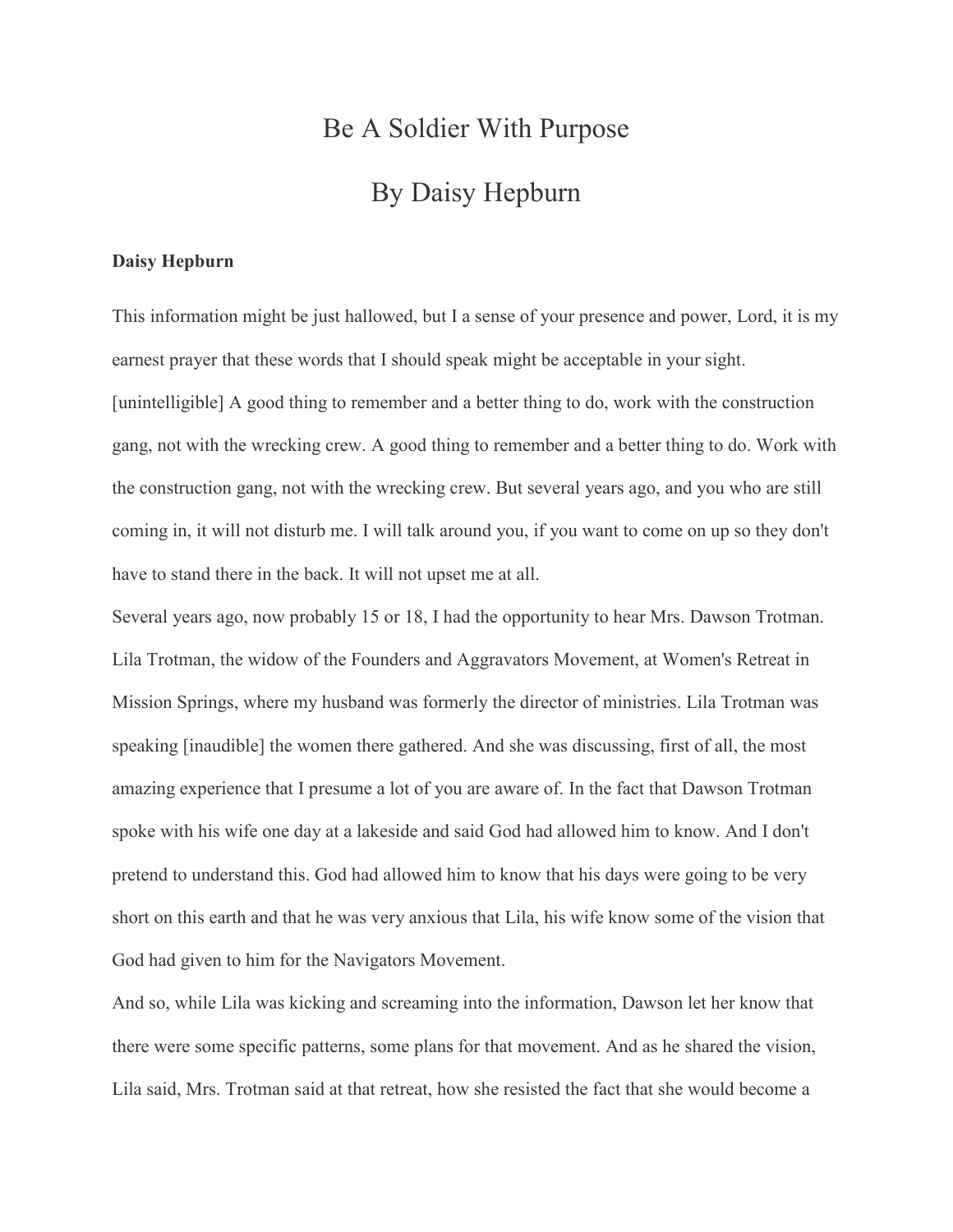leader. She didn't want to be a leader. She didn't feel she had those skills. And it was very difficult for her to even listen to that which Dawson was communicating to her. When the Lord took her husband home a little over two weeks later, while trying to stay the mother in the ground, Lila was thrust into a position that she did not seek nor covet.

She was not comfortable in it. But God in his great grace, gave her the ability to move into a role of particular influence in the lives of the very many people who had looked at Dawson Trotman for direction and for help and for guidance. Lyla Trotman said, "I got down on my knees in that crisis time in my own life, my old personal walks with the Lord. And I said, God, give me something to hang onto." She did not have any confidence in her ability to move people about and to work with them well. And she took this as her prayer that day. It made an impact on my life to the extent that I offer it to you.

She said, "The Lord let me know this was to be my prayer: 'Lord, let me never enter life except to build.'" It was the key to all of her relationships. Building in lives. The scripture says in w Timothy 2:14 and 16 that there were some trouble in ranks and that Paul was instructing Timothy to not dabble in all those arguments and things that didn't have any answers or gossip or small talk or so on, but to get on with things that really counted, that would build in the lives of existence.

It was almost five years ago. My husband was on the faculty of Minnehaha Academy, a good school Christian school in Minneapolis. It was there that a turning point happened in my own life, and not only the building process of God's character in me, but also in my service to the Lord in seeking to build in others' lives. I decided that tonight I would take a simple outline, lifting that figure of the Workman out of 2 Timothy 2, and referring to the builder of the Old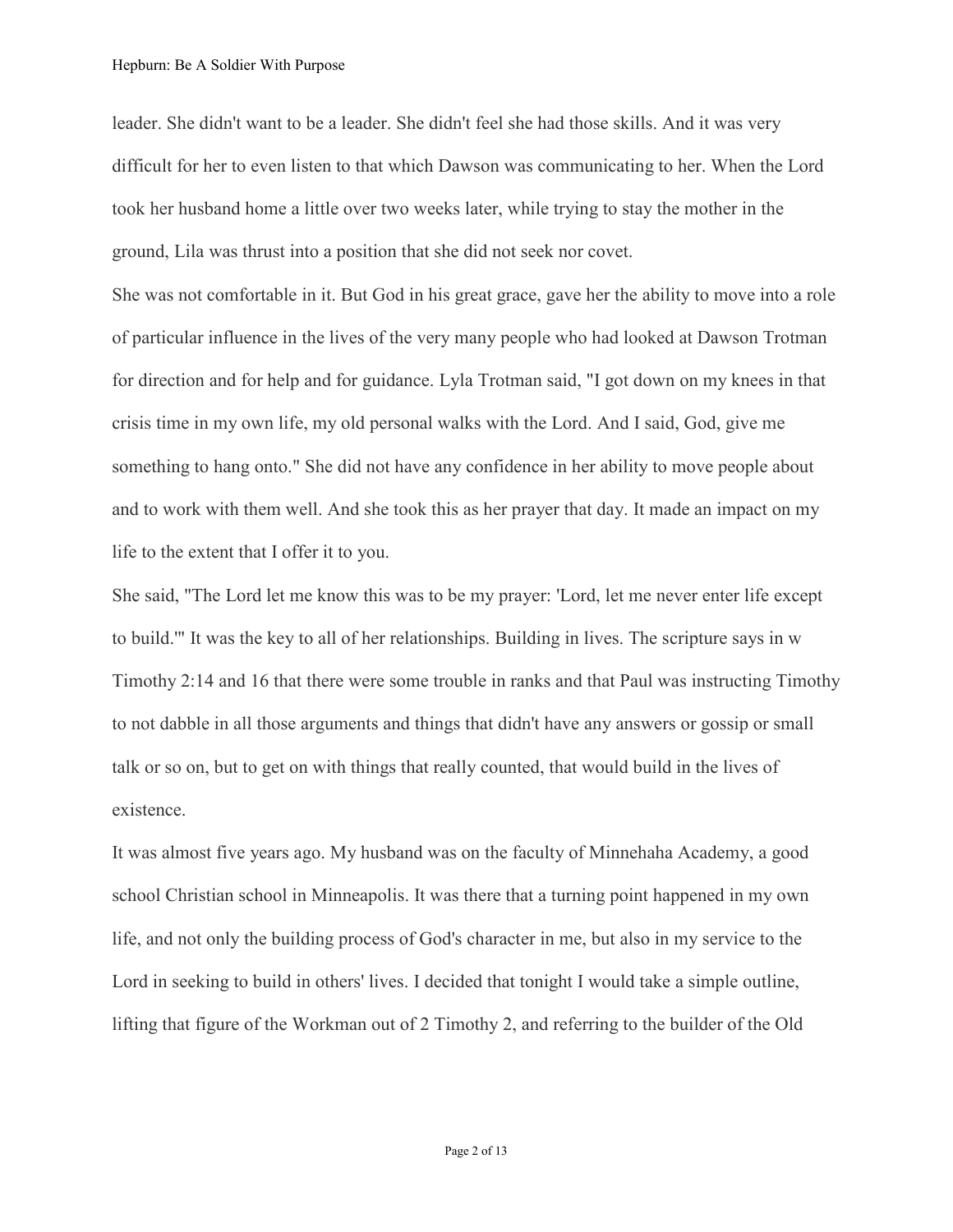Testament, Nehemiah. And let's see if I can give you just a few points that might illustrate for you the building process in my own life as well as that which God has called me to do. And I'm sure lots of you who are here gathered tonight at that same divine directive to build. Well, you know about Nehemiah, how he was caught error to the King in a position of relative security. About a thousand miles away from Jerusalem. The scripture says: "The words of Nehemiah and the month of Kislev in the 20th year, while I was in the citadel of Suza, one of my brothers came from Judah with some other men, and I questioned them about the Jewish remnant that survived the exile and also about Jerusalem. And they said to me, 'Those who survived the exile and are back in the province are in great trouble and disgrace. The wall of Jerusalem is broken down and its gates have been burned with fire.'"

That was I"" for information. The information came to Nehemiah that the walls were broken down in Jerusalem, a thousand miles away. Why should he get involved? He responded to that information with the very next steps that I pray I will respond with information about the broken down walls and the gates that are burned with fire, even in the spiritual figure of those things, in the same way as Nehemiah did.

He prayed, fastened and mourned and wept before God. I for intercession. "I" for information. "I" for intercession. The book of Nehemiah begins and ends with prayers and, you know, shooting up for all those arrow prayers in and out of the crisis points of these few chapters in the Old Testament, Nehemiah says, "Lord, I need your mercy. I stand as a priest, as it were, for my people. I and my people have sinned. I for identification with the problem.

"I confess, Lord, we are in trouble. We've acted very wickedly toward you. We've not obeyed the commands decreed in laws you gave your servant. O Lord, let your ear be attempted to this the prayer of your sinner as Nehemiah prayed with that information that a thousand miles away from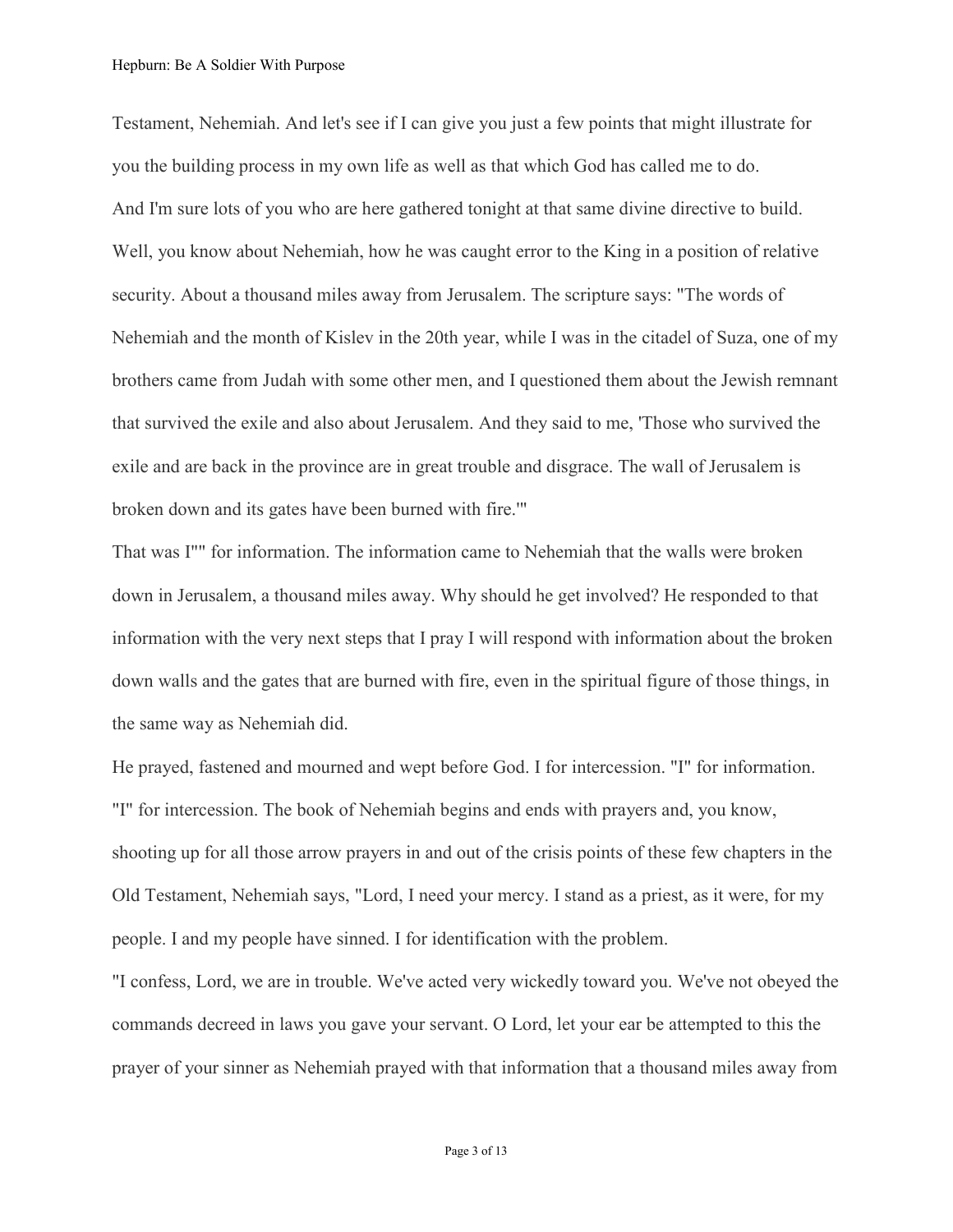him, the walls were broken down, the gates were burned with fire, and the carelessness and so on of the people there. The second chapter opens with the fact that Nehemiah makes plans to go in under the king.

The king said, "Why do you look so sad?" You know the answer. "The King said to me, 'What is it you want?' Then I pray to the God of heaven. And I answered the King, 'If it pleases the King, and if your servant has found favor in his sight, let him send me to build.'" "I" for involvement in the building project. Lord, I want to enter lives to build. Send me.

Dear people, when the Lord brings you to that place, as I have asked him to bring me once again in this January of a new year, to a new awareness of the destruction around me. Yea, one step further, the lostness of the lost who are without him, that I might be just as rare after prayer and fasten, after gathering information, to be able to present myself to my Lord and King and say, Lord, send me to build.

Well, after taking that great risk and getting out of that place, I received a relative security which an awful lot of us are finding ourselves today in the body of Christ and our Holy huddles, just saying, "Lord, I'm saved. My family's saved. I'm ready to go to heaven. I'll just hang on here until you come to get me."

I'm reminded of an experience in Minnesota, driving home from church one day and coming down to an intersection. There was a little old, broken down kind of Norwegian Lutheran church on the corner, and it said Resurrection Lutheran Church. Okay, I said to myself as I stopped at the stop sign and saw on the opposite corner a great big empty lot. And on that lot was a sign. And I sat there all by myself at that stop sign, laughing at laughing.

The sign on the lot said Resurrection Parking Lot. Now, maybe that doesn't make you respond in the same way it did me. But I began to think, I wonder what goes on in that corner. Is that some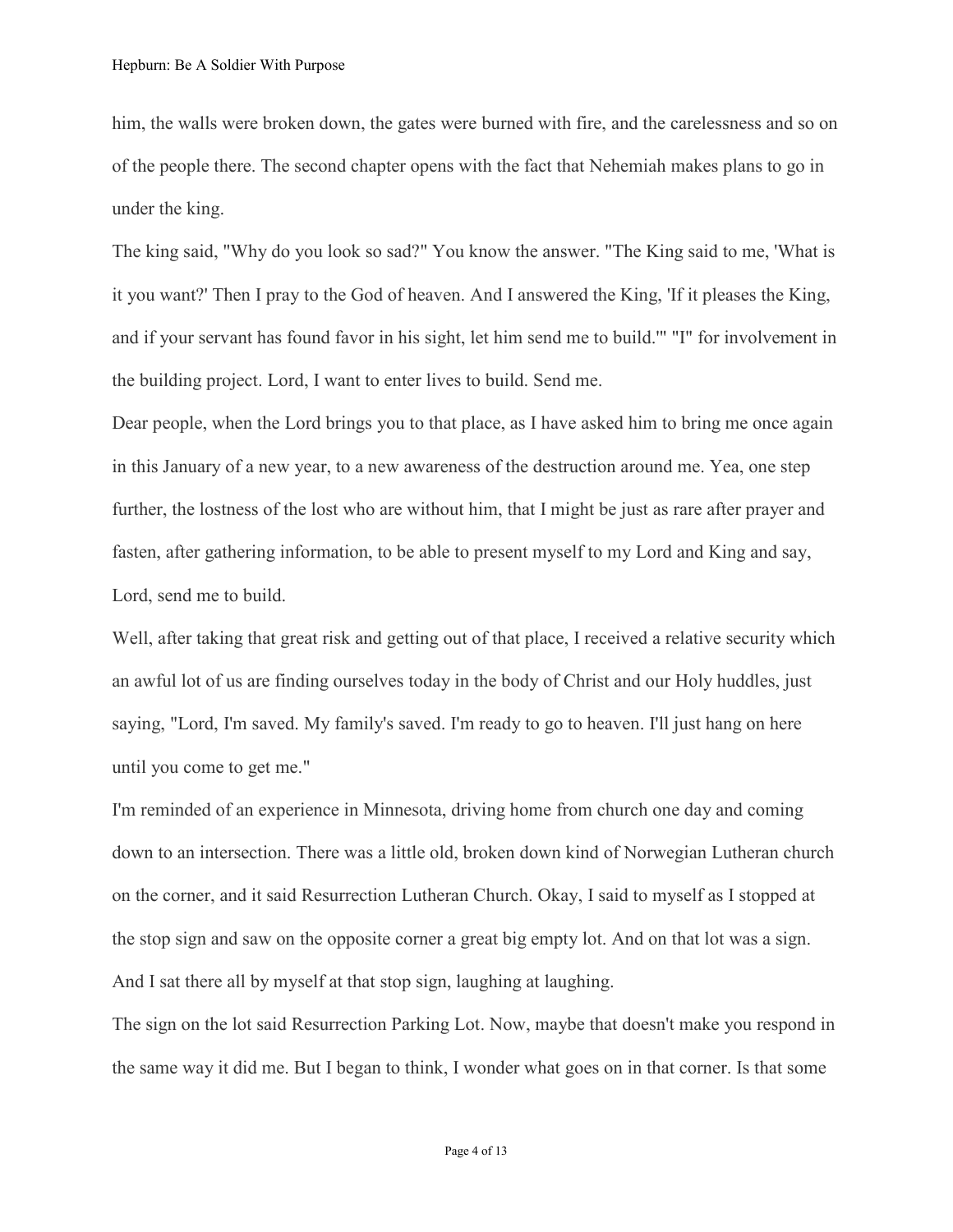kind of a safety zone where we could all just gather and praise the Lord until he comes together, a place where he will know where we are. We'll just park here until a resurrection. It looks like some of those loopers in that Church would have done. Never mind. Anyhow, I thought, "Oh, Lord, I don't want to, just as I said this morning, be left here on this earth to decorate the church. There is something for me to do and to be for such a time as this." Well, Nehemiah got all the supplies together, 1000 inconvenient miles.

I guess that's probably one of my greatest problems in responding to information that's negative. And the building needs to be done and we need to be workmen that don't need to be ashamed and we need to get on with it. You see, I have such a basic commitment to convenience that it really does cripple me when some real disastrous right. I'll see if I can work it in. Do you know what? God has an incredible sense of humor and particularly in Santa Clara County. And I know some of you are from Northern California in the San Jose area. I had the opportunity just a week ago today to speak to the San Jose Rescue Mission Women's Auxiliary annual meeting. You know what? I see churches and women particularly and men, often, who have spent years praying for missionaries in Asia and Africa, who have rolled bandages and who have gathered together for prayer meetings apart as their schedule allowed.

God has done, frankly, one of the most humorous things I could imagine. God has lifted an entire Asian city and deposited something like 200,000 of them in Santa Clara County. He has brought the mission field here. And now we are discovering that it is no longer sufficient to simply say, let's get together and pray if you can all work it in at 07:00 on Tuesday night. Now the people in the churches there are getting phone calls.

Can you come and take this little couple to the store? Because they don't know. Well, I just don't know. When you see this little Korean boy has got to be taken to the dentist, and a variety of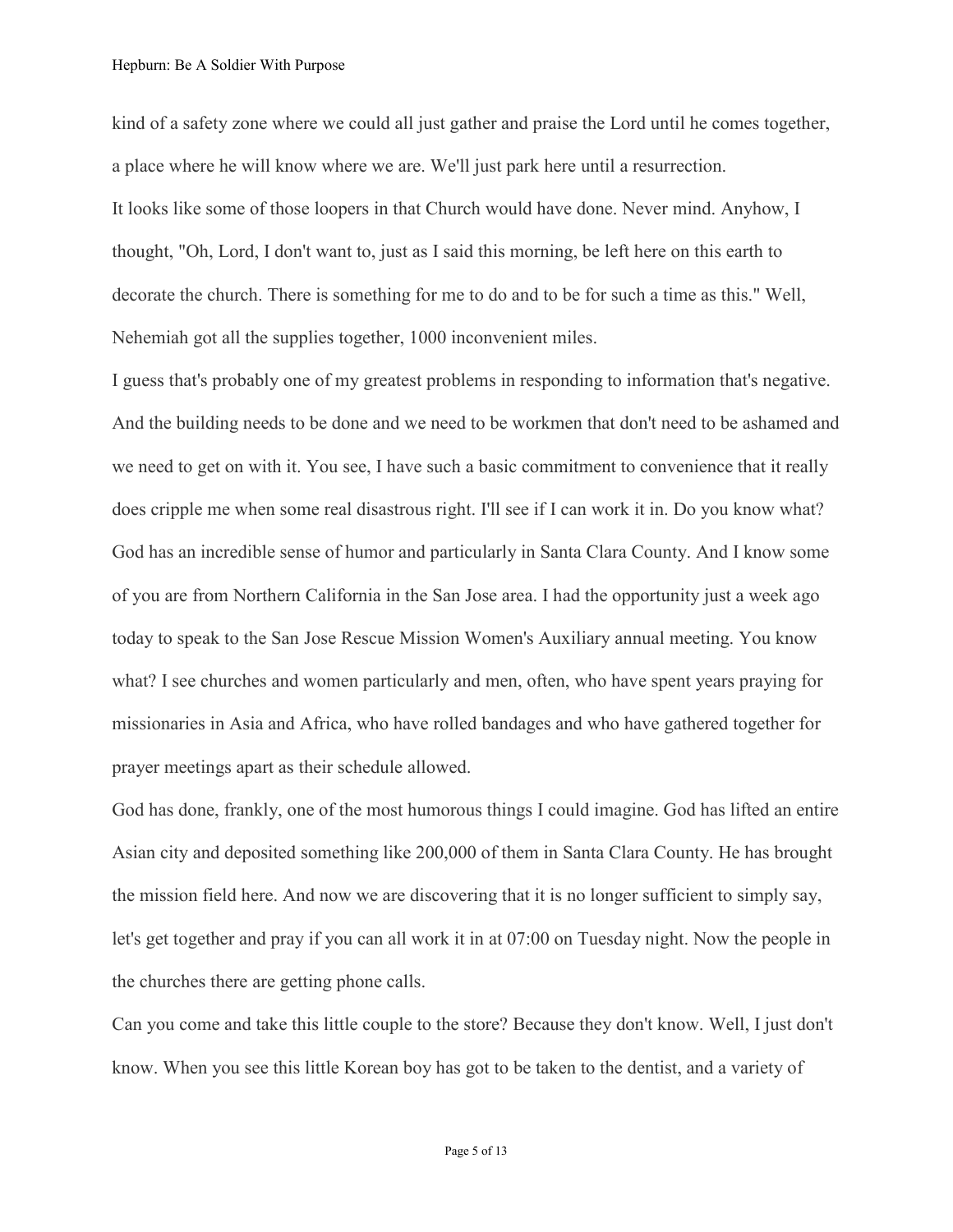other things. God has some building that's going on there through his people, frankly, in an inconvenient way. Nehemiah did in the rest of that chapter what I would challenge you to do in these next few minutes with me.

Before he began to build that wall which would take them those 52 days, he inspected the damage. He went out by night and toward the site back to where God met me five years ago in Minneapolis. In a special way. I was very involved, as I've been for years and teaching the word of God, which is my love. I have neighborhood groups of 150, 175 women on Harvest Church and we called it the spice of life and just all kinds of good stuff, lots of retreats, thoroughly enjoy it.

Then one day I came home from a grocery shopping trip. It was near supper time and my husband came up at the same time and I had my arms full of groceries and there was rubber band into our front door knob, a piece of paper that was inviting us to a neighborhood meeting in the local library on Lake Street in Minneapolis.

And I remember saying, well, I don't have time for this. It's Wednesday night, you know, where all God's people have to be on Wednesday night. And I thought, no, I don't have time for that. And then I put the groceries down as something. I choose to believe it was the spirit of God compelled me. And I said, David, I guess I really feel like I have to go to this. You see, I had been thankful to the Lord that I had had an eye for influence in our neighborhood surrounded [inaudible] Covenant Church in which we were a part.

And I thought, Lord, am I going to just choose those parts of influential ministries that are attractive and just park in that parking lot?" I went to that meeting, and it has changed my life. Injecting me with something from which I pray I never recover. I went to that meeting, and it was a discussion of the fact that there were going to be adult movie houses and adult bookstores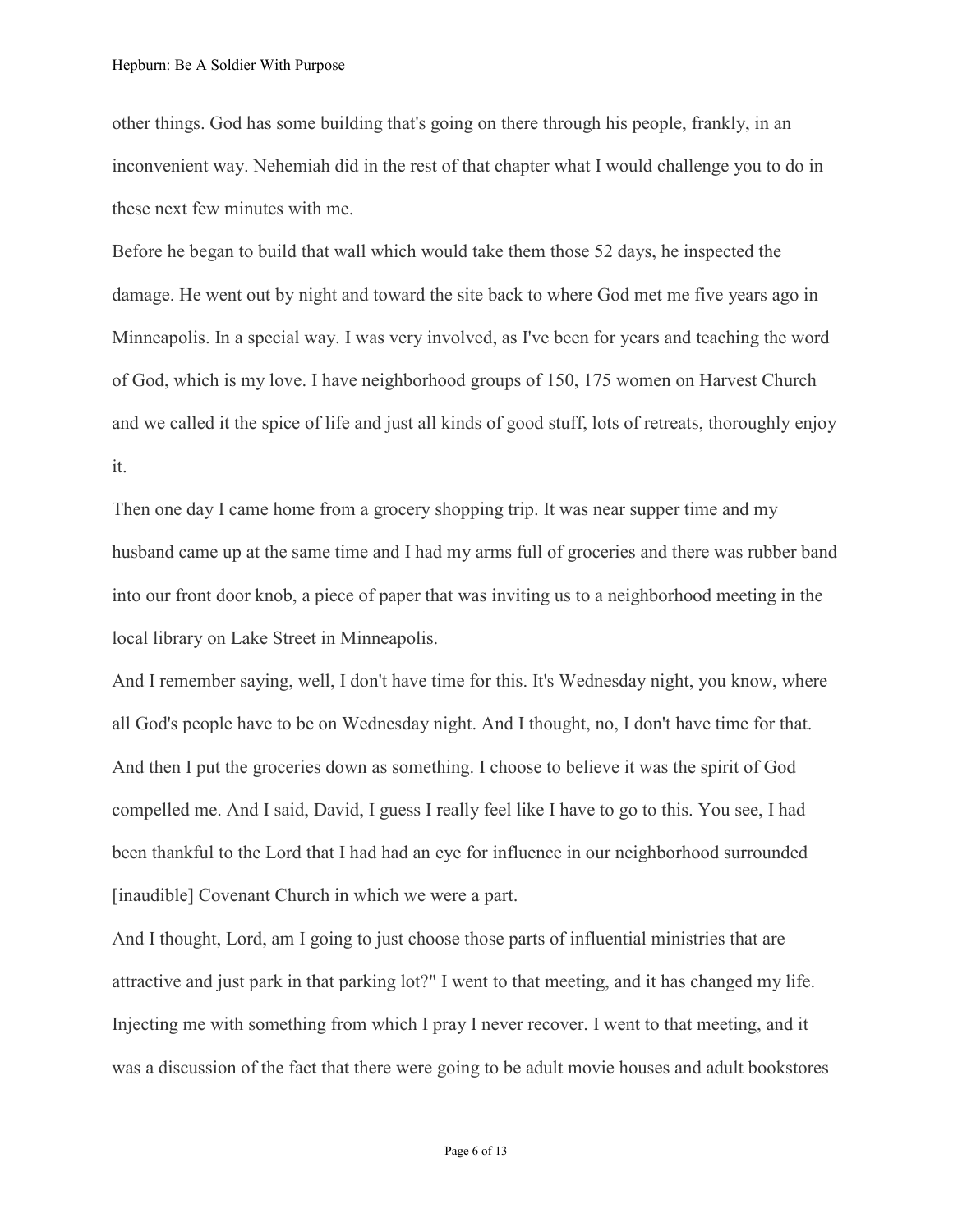by city ordinance in Minneapolis allowed to be opened there in just proximity to a new shopping center on Lake Street.

This happened to me that night. I got more information than I wanted to have. That information may be responsible. It's far, far simpler to just keep on moving through and behaving as if the walls aren't broken down and the gates aren't burned with fire out there.

Well, I came home from that meeting and I got down by our bed and I made a commitment to the Lord. And I said, Lord Jesus, first, forgive me, but because I had been in relative security, almost everyone that I spoke to had invited me to speak and really, even sometimes paying to hear what I had to say and to get into a situation that might even on occasion, be hostile. I'm not sure I wanted to get involved.

But as I went and inspected the damage, I realized that the commitment that I was making to the Lord was one that needed to be made as I sought his forgiveness for my ignoring the destruction around me. And I said, Lord, by the presence and power of your Holy Spirit in my life, I will not let a week go by that I do not do at least one specific thing to be part of the answer to the immorality around me.

Now, due to the fact that we have a limited time, I am going to just tell you a couple of the ways in the last couple of years, and I'm going to bring it right up to the minute in which God has helped me to make good on that commitment. For if you went out tonight and inspected the damage, you would know that we are being, in essence, in one day, be it through television screen pornography on the newsstand yesterday's celebration, a dubious distinction day of the celebration of the 11th year since the Roe v. Wade decision legalizing abortion in this country. And I say to you tonight, as you look around and if you are investigating at all, you will know that the thing that probably comes to you more than anything else is the over whelmingness of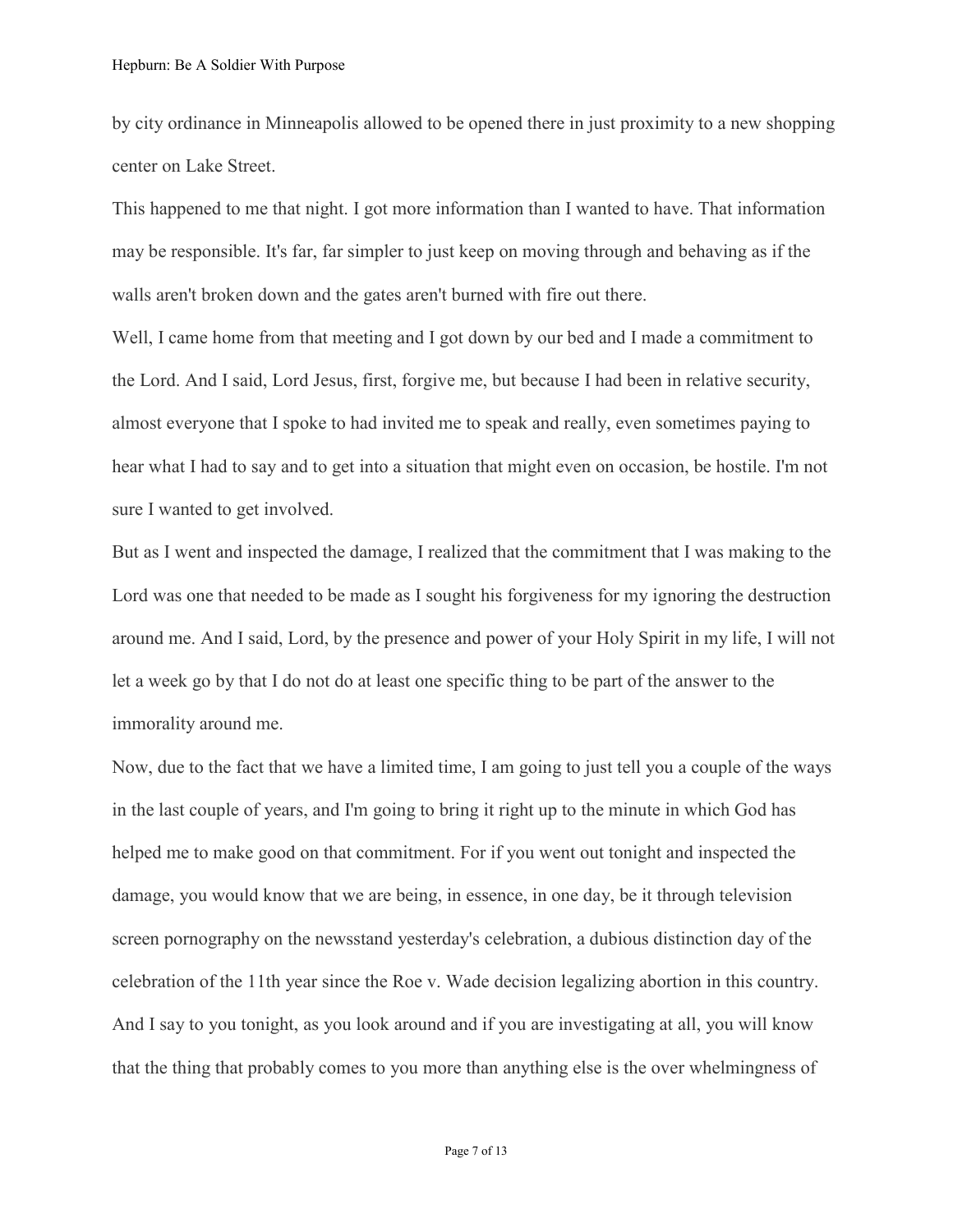the problem. Nehemiah got back after his investigation and he said, are you with me? The scripture said, the people said, let's start building. And they did build because they had a mind to work.

It was two years ago now that we lived in Mount Hermon until last August 8 for the last four years. And we moved to San Francisco so my husband could accept this new job. It was two years ago that when I went down the Hill from our home in Mount Herman, which just overlooked Roaring Camp. For those of you who know the area and went to the Safeway store, walked into Safeway store and got my stuff and was checking out. And all of a sudden I saw to my left a Playboy magazine.

And I said to the checker, since when has Playboy been in a Safeway? And she said, do you have a complaint to make? And I said, as a matter of fact, I do. I certainly could be able to shop here while that's there. She said, would you like to see the manager? And I said, yes, I certainly would. And so she got the manager over and I said, sir, since when has Playboy been here? And he said, well, would you like to fill out a compliment? And I said, yes. And he gave me a little card, the kind that you have if you're bacon's molding or something like that.

And I said, could you give me 50? I'm on my way to a group over here that I feel will share my concern and perhaps all of us together might support you with what I'm confident is your desire to rid your store.

And so I took them and we did go through this. And I tell you this and I'm telling you it in minuscule because I want to get on with this. And that is that we learned, and I don't take this credit, but I do say this because of what God has done in my own heart and life. He has given me a desire to build. It's not something that I authored, certainly not any glory connected with this.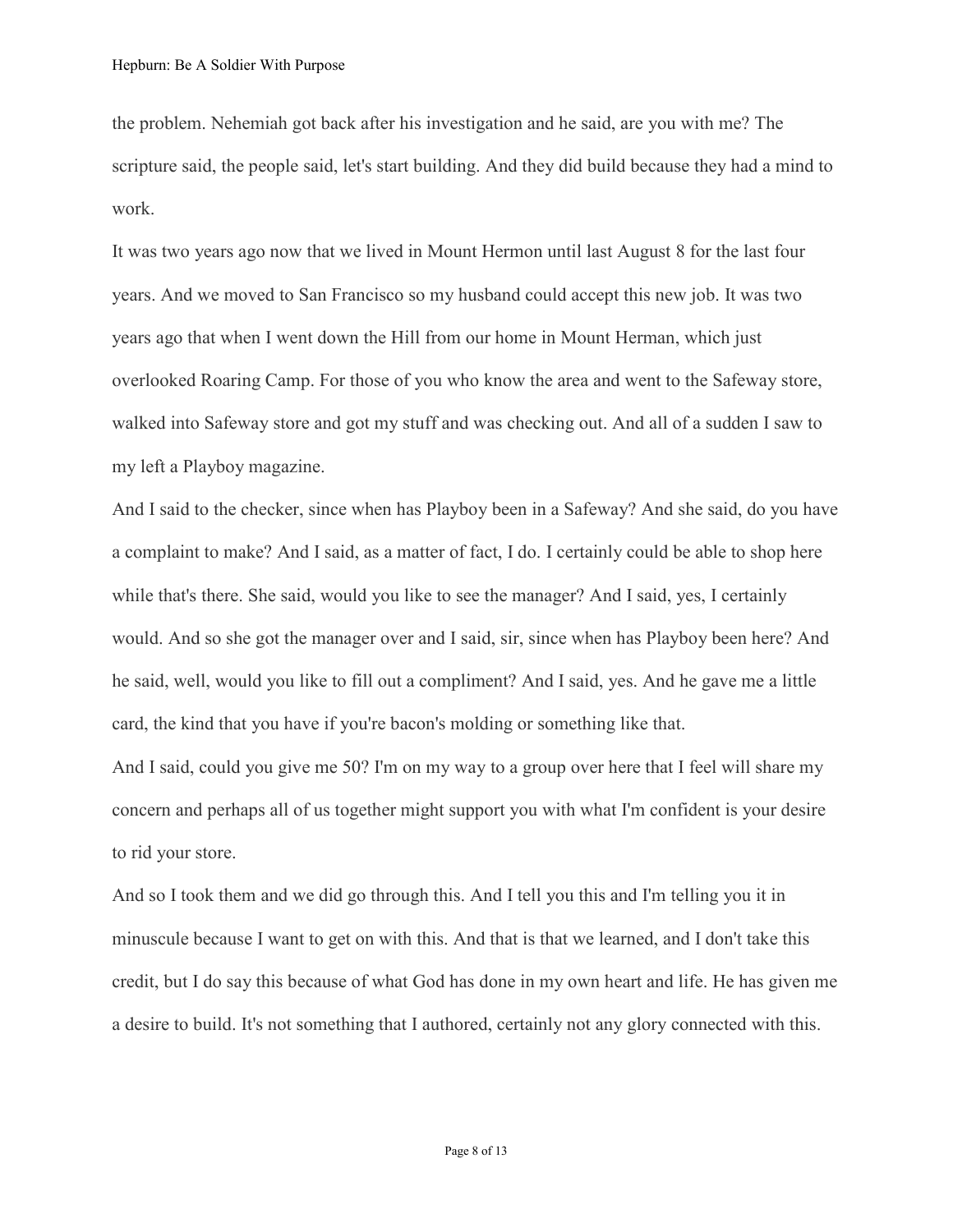But I just tell you tonight that God has given me a spot on the wall and he's done the same thing for everything online, a place. What did Nehemiah do when you signed those people? He said, you get out there and you get closest to your own home and you get the brick upon brick. Anyhow, I discovered something that if an area was being used as a test area. To see if consumers would tolerate the presence of Playboy in the Safeway store. And I thank the Lord, have a letter in my file. And apparently after four weeks, the President or whatever he is in the western manager of Safeway stores in Fremont, California, apparently received enough responses that said the experiment is complete that consumers will not tolerate the presence of Playboy in the Safeway store. And it was removed from the 84 California Safeway store. Now, I say, I work for this. You see, most of you are too young to remember the time when this kind of trash was sold only in a store that was labeled to sell it.

Now we are having to clean up the places where, if we had spoken out 15 or 20 years ago, it would never come across, including the several other stores which happens to be the largest chain of family stores in this nation that propagates the horrendous gospel of pornography. Now, what do you do about it? I, for one, every chance I get. Well, I didn't tell you the rest of this story. I was so elated with my success at Safeway that I went next door to Thrifty. I bought a Penthouse and a We Magazine. They were sitting next to the checkout counters. Playboy, Play Girl, Penthouse, We and Forum. And I spent \$5, my husband's hard earned, and I took them home and I got on the telephone and I called the Thrifty Corporation in Los Angeles. Now, I said, I would like to speak with Mr. Thrifty.

I spoke to Mr. Bill Gallow and I give you his name. If the Lord causes you to say, I want to enter lives to build, consider this the possibility. I talked with Mr. Gallow and he said, Mrs. Hepburn, what would you like to see it happen?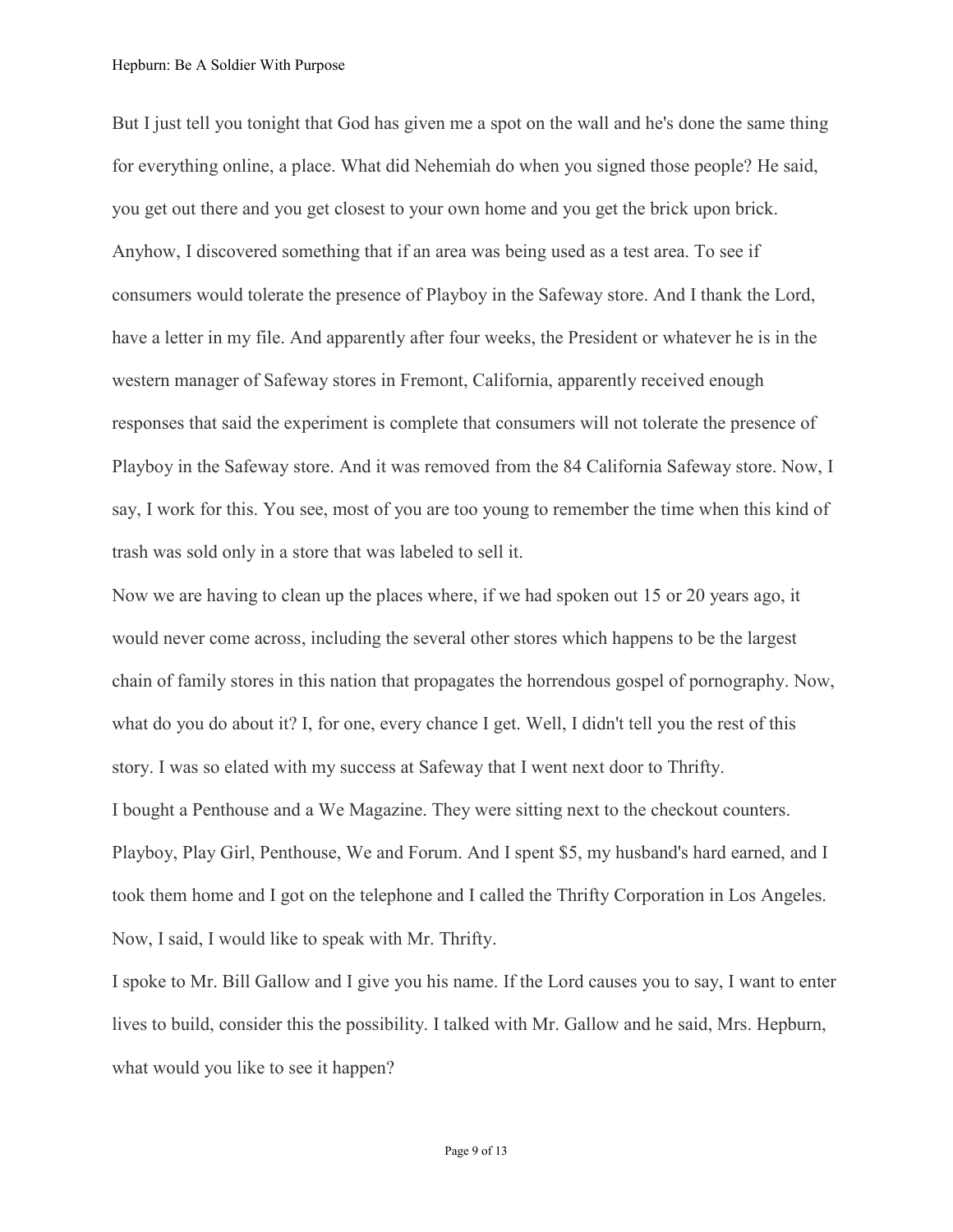I said, Sir, I would like to see Hugh Hefner put in jail. I would like to see Penthouse burned to the ground. Buddy, is that a Duke Raptor? I would like to see men and women of moral courage in this country who will stand up and say, I will not sell that which is below my personal moral stand. And then I said, Mr. Gallow, would you go down to one of your stores, purchase the current edition of Penthouse, which I am holding here in my hand and call me back? He said, that won't be necessary, Mrs. Hepburn, but I'd like to ask you this question. We spoke for almost half an hour. What would we say to people who came into our store? He said, you know what? There's over 2 million people that come in and out of our Thrifty drug stores in Los Angeles County alone every week, because I've never heard anything from them. He said, what would we say to people who come into our stores who ask for these magazines? I said, sir, you would say the same thing to them if they came in and asked for a dozen eggs or a fur coat. We don't carry them.

I hold here in my hand the 1981 Christmas issue of Playboy magazine. The walls are broken down and the gates are burned with fire. The contents of this magazine are more available to the young people of your community than the word of God. It says across this magazine [inaudible] Christmas issue.

My heart ached. The coming of Jesus Christ, the word of God made flesh, dwelling among us. And Hugh Hefner dares to put the name of my Lord and Savior on the cover of this magazine. But that was not all. And I would be embarrassed to show you this first section so I shall not. I will simply point out the things that has ignited within me a greater desire to build in this area where the wall is broken down almost more than anything else.

In this issue of Playboy, the celebration of Christmas, there are eight centerfold pages which are a blasphemous spoof on Christianity called Pray Boy. Lord, where are God's people?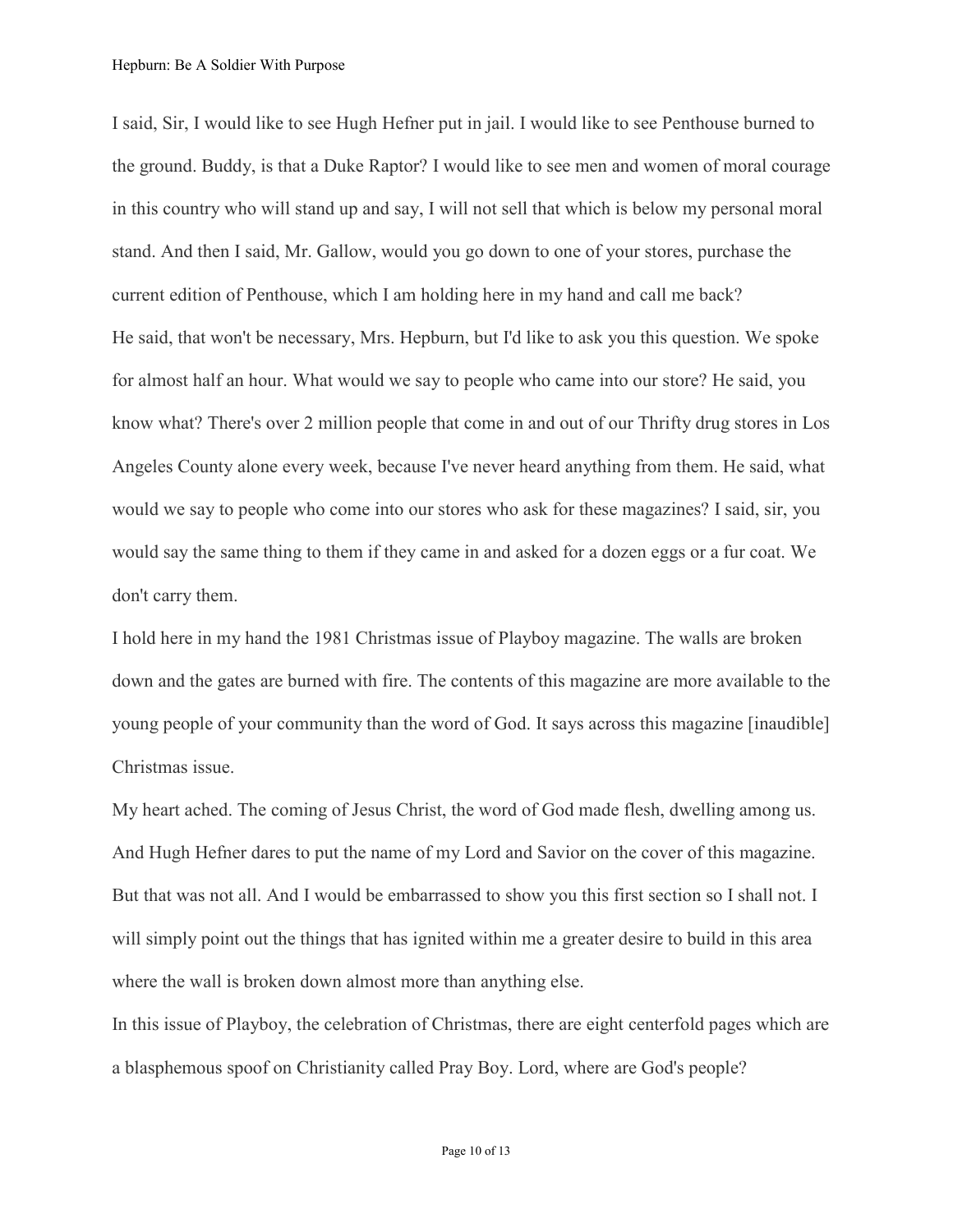I was at a free Church in Chico in November and in an opportunity which I prefer for a little talk back and questions and answers, I was speaking to this group of a few hundred women challenging them to do something. The title of a book that I wrote published by Scripture Press or Victor Books a couple of years ago called Why Doesn't Somebody Do Something? And I challenged the women and I received this letter, a note from a young mother in Chico, California at College town and she said I wrote, I went and did what you told us to do.

This is the letter she received dated December 22. Dear Mrs. Watson, Debbie Watson is her name. I appreciate your taking time to write and express your feelings about shopping sales, selling slavery magazines. And Weber, the manager of our Mangrove Store, relayed your sentiments to me after his phone conversation with you and your follow up letter reiterated the feelings you expressed to him.

I am pleased to tell that as a direct result of your letter we took immediate action on your complaint and pulled all Playboy and Penthouse magazines from our racks. This decision took place the same day your letter arrived in the office and shop and say in all of its stores will no longer sell these two magazines. I appreciate the positive comments you made about our store and its employees and I hope you will continue to be a shop and safe customer. Thanks again Mrs. Watkins, and he goes off to [inaudible 00:29:25]

I just don't believe for 1 minute that God intends that we should coexist with evil without standing burden in this evil day. You know what? I don't do what I do because I have anything at all but I'm going to somehow make 711 get rid of pornography or anything else. You know what? I do because I made a prayer, Lord I want to build. I want to be a builder. I don't want to cooperate nor contribute to the destruction. Lord I've said send me to build. Not just sit there on the sideline but do perhaps what Nehemiah did just act in obedience to his Commission.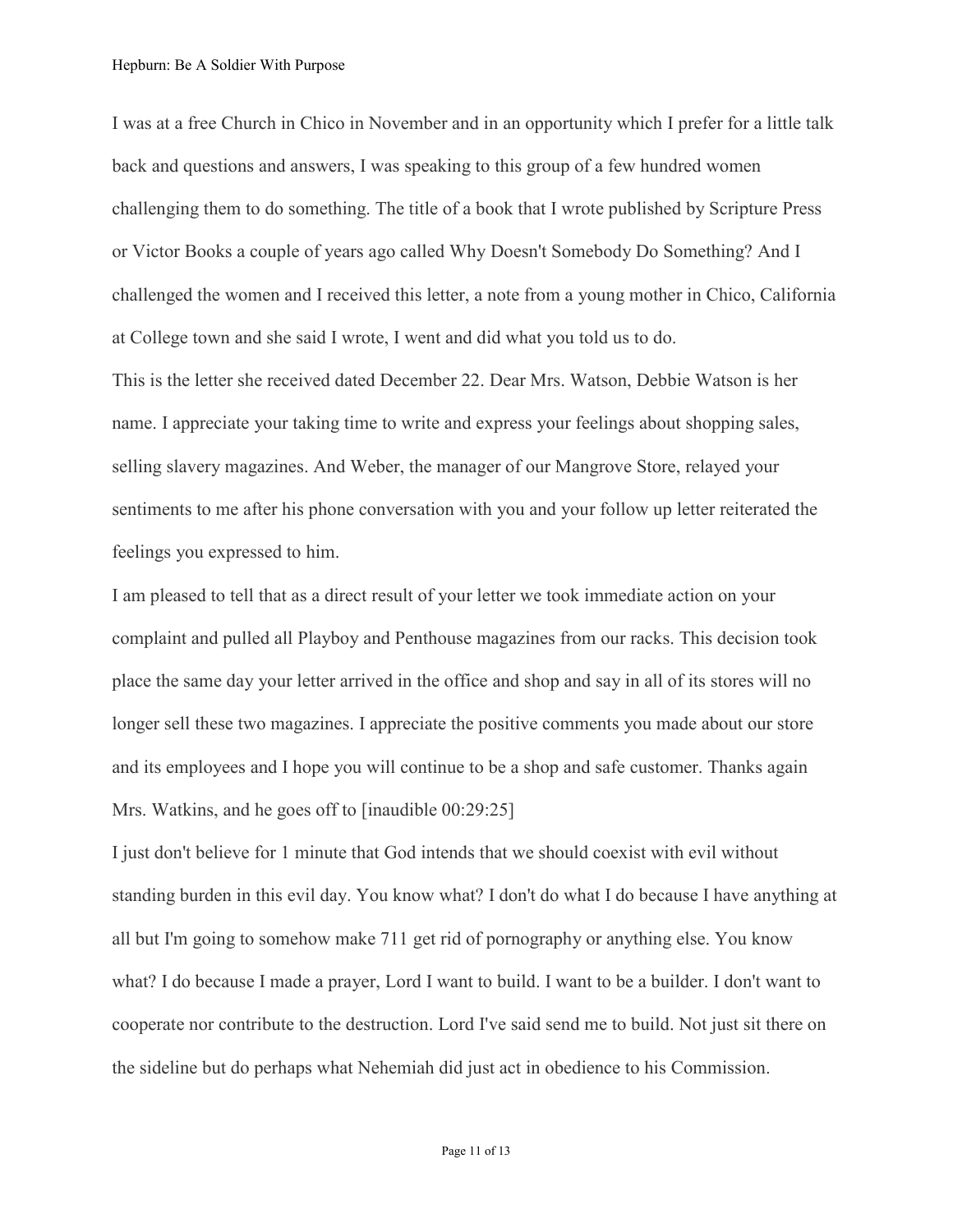And I could stand here tonight, I's loved to tell you some of the things that we need, some of the areas that need some building. For example, this week in Sacramento, I presume some of you are aware of the fact, I hope you are. Lots of your pastors have helped to make you aware that AB one is being considered in the California state legislature, which will make, if passed, homosexuality a protected minority to all intensive purposes in the state of California. We live in San Francisco and Minister at First Covenant Church about a four blocks from Castro Street. But its one thing to be aware of the destruction, but it is quite another to say, Lord, what would you have me to do? Now, I've already made some suggestions, I hope, about pornography, and that is that I simply have made it a matter of principle that I will not shop anyplace where these kinds of magazines are sold. I made that a matter of principle in my own life. That's one simple thing.

I repeat, I don't do it because I think that that person is going to completely rid that story pornography, which, by the way, believe it or not, this kind of thing is not. I do it out of obedience to Jesus Christ. Well, there are other things. One of the things that we need to do something about, is in fact, the problem of homosexuality. But what do I do? Well, let me tell you about a friend of mine who has done something.

Her name is Barbara Johnson. She's something else. Barbara Johnson lives right here in La Habra. Barbara, the mother of four sons, written a book of girls called Where Does a Mother Go to Resign. She is an incredible woman. Barbara has had a series of crises in her life that I don't have time to tell you about it. I've written about her in both of these books. Barbara had the devastating experience of having her two oldest sons, both killed in violent accidents. But she has told me that and including the stroke that her husband suffered while taking a group of high